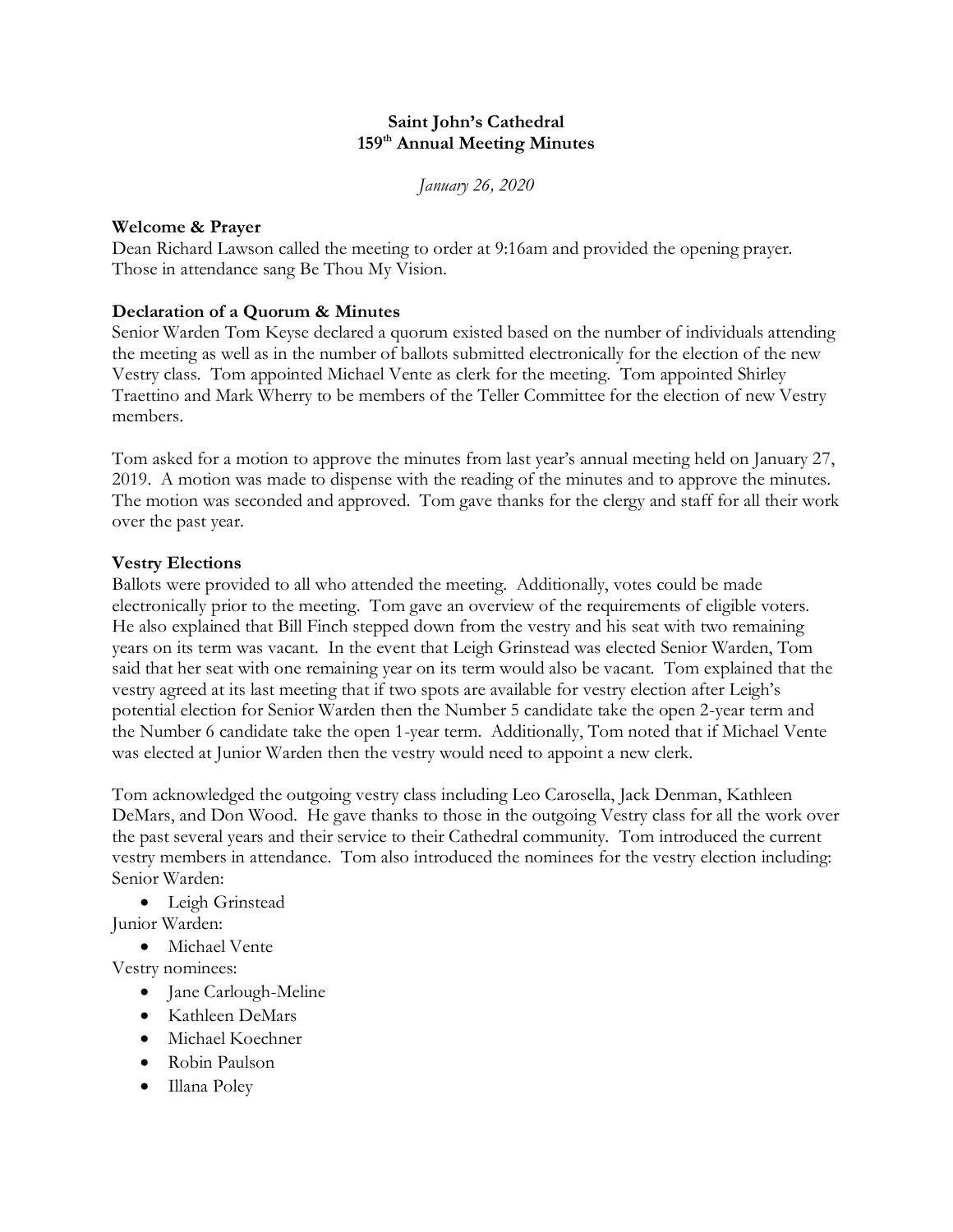- Helen Richards
- Angie Thomson

Tom thanked all the nominees for their willingness to stand in the vestry election. Parish members in attendance completed voting and Tom asked for all completed ballots to be returned to the tellers.

## **Senior Warden's Report**

Dean Lawson thanked Tom Keyse for this service to Saint John's and the vast array of transitions at the cathedral over the past four years including (but not limited to): the dean search, the director of music search, and many staff transitions. Tom Keyse thanked Dean Lawson and the congregation for their expressions of thanks. He thanked his family, the clergy, and cathedral staff for all their wisdom and support during his tenure at Senior Warden.

Tom presented the Senior Warden's report. He provided an overview of financial and spiritual aspects of the Path to Sustainability for the cathedral. He noted that the vestry, staff, and parishioners have all worked hard to make sure the cathedral was healthy and strong in terms of maintenance/capital projects and staffing needs. He also provided a brief overview of redevelopment opportunities for the Cathedral Square North property including the Kimberly property and ways that the re-development can provide additional revenue for the cathedral. He noted that all the potential plans for the re-development are in alignment with the larger missional goals for the parish. Tom also said that the vestry and the Finance Committee had many conversations about all options available and would be continuing those conversations over the next few months. But Tom emphasized the work to balance financial needs and missional goals of the cathedral.

Tom also said that the vestry was engaged with many conversations over the course of the past year including discussions around demographic changes in the wider Denver area and specifically around the cathedral. He said the vestry would continue those conversations as new ideas around programming and outreach at the cathedral were proposed.

### **Financial Report**

Tom Barbour referred the meeting attendees to the annual meeting handout which outlined his Treasurer's report. He noted that the vestry and cathedral staff has worked very hard to chart a path towards financial sustainability. While more work must be done to achieve sustainability, he noted that the cathedral was in a much more stable financial situation than in past years. As outlined in his written report, Tom Barbour noted that the operating budget was balanced, and the endowment had recovered approximately 80 percent of the fund that were used in past years for critical building repairs. In the future, Tom noted that more capital expenditures for building repairs and improvements would be needed so additional support on this front was critical. Tom also noted that the last few years of audits of the cathedral's financials went very smoothly thanks to the work of the Cathedral staff, specifically Audrey Chapman (Director of Operations) and Kris Jenkins (Staff Accountant).

### **Junior Warden's Report**

Dean Lawson thanked Amy Davis for all her work as Junior Warden. He noted her work on the annual Parish Retreat and her work with Faith In Action and the Grants Committee.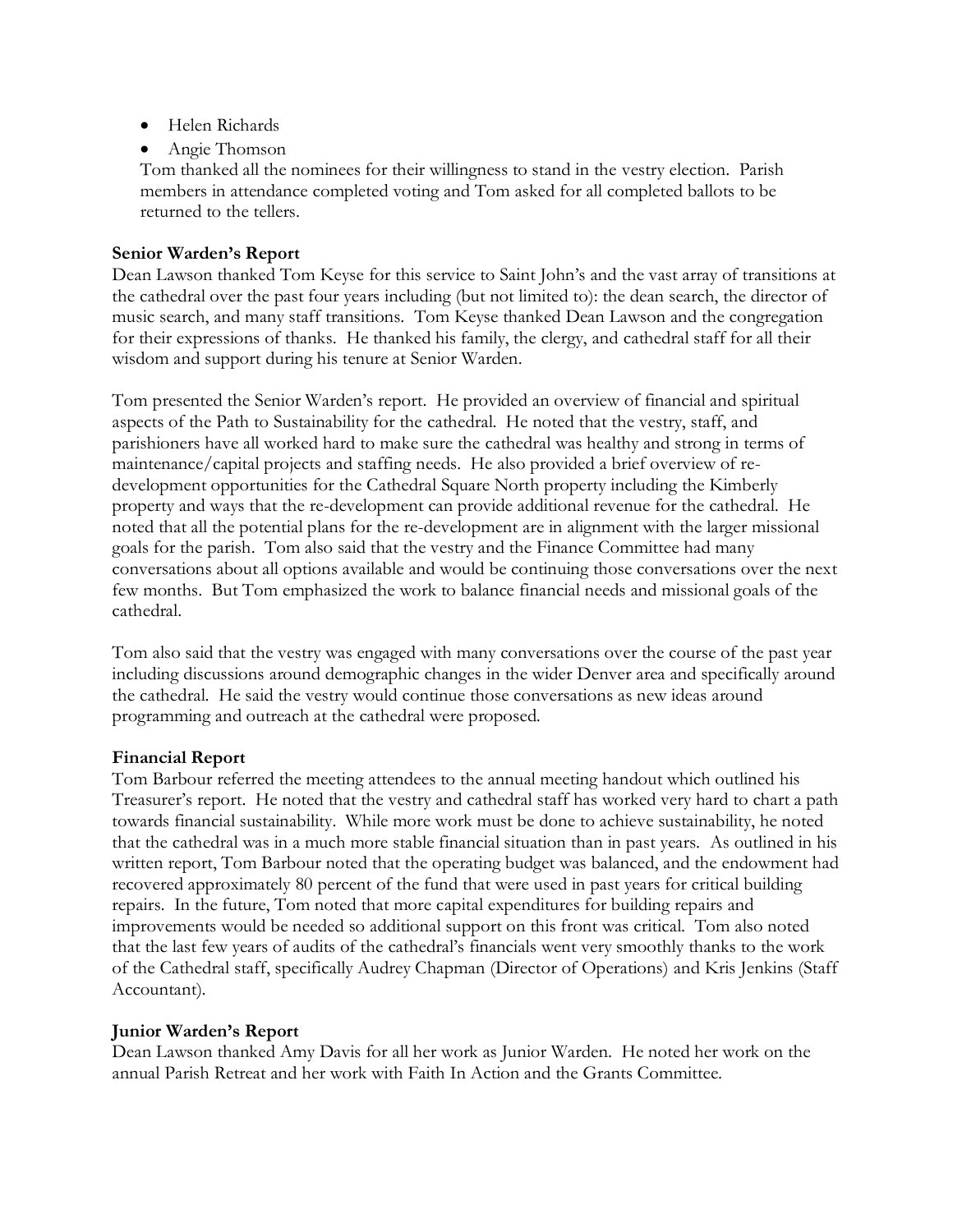Amy Davis discussed the work of Faith In Action and the Grants Committee to commit 5 percent of pledge and plate revenues towards supporting organizations aligned with Saint John's wider mission in the community. She said the 2019 priorities for the Grants Committee included: mental health supports, homelessness and housing, hunger and food insecurity, and refugees and immigrants. A full list of the grantees was provided in the annual meeting packet with grants totaling \$88,427. She said that the gifts of Saint John's parishioners were vital to this work and noted that the efforts of each individual helped make these grants possible. Amy also said that Carolyn Daniels would serve as the Grant Committee chair for the next year.

### **Director of Operations**

Dean Lawson introduced Audrey Chapman and thanked her for her work as Director of Operations. Audrey summarized many of the tasks undertaken over the past year with staff including changes to many different position descriptions, changes in in the number of staff, and the development of better work/life balance for all employees. She said the new staff was coalescing around a shared vision for the cathedral and was supporting each other in that work.

Audrey noted that an updated list of the primary staff contacts for various ministries and groups at the cathedral was provided in the annual meeting packet. She also explained the new contacts for many of the frequently asked questions from parishioners. Audrey also said that Georgie Brooks-Myrtle would be handling many logistics around facilities, hospitality, and security for Saint John's as the new Cathedral Administrator. Audrey said that she would continue to work on pledging and giving projects and work to find more on alignment of all the efforts drive the cathedral towards greater financial sustainability.

Audrey and Dean Lawson noted the work of cathedral staff specifically David Porterfield, Kris Jenkins, and Bill Baker. Combined, they represent over 60 years of service to Saint John's. Both Audrey and Dean Lawson said they are all invaluable wells of institutional knowledge

#### **Christian Formation**

Tina Clark (Director of Christian Formation) provided a brief overview of several projects that her team has worked on over the past year. She said that there was a significant increase in attendance at the Dean's Forums. She said engaging topics of the forums contributed to increased attendance. She said that seasonal events including Shrove Tuesday Pancake Supper were well attended this past year. Tina also said that parent support groups for those with children continue to help several members of the Saint John's community. She said that change in curriculum such as the implementation of Weaving God's Promises along with Godly Play were very successful. Tina also said that her staff continues to collaboration with Office of the Bishop for all plans for this year's Cathedral Camp. Tina noted that additional ways and opportunities to help Christian Formation included volunteering with the Cathedral cooks for dinners on Wednesday evenings and children's chapel leaders

Christina Rutland (Youth Minister) noted several projects she's worked on over the past year. She said the cathedral hosted monthly offerings for those in the youth group which included events in and outside of the cathedral. She said that youth continued to be valued in the Saint John's community. She said that more outreach and engagement need to be done with high school youth and that plans to partner with parishes in the Denver area around high school youth engagement continue. She also said that the establishment of a high school girls' group has been a success and will continue into the new year. She also said that the cathedral would be hiring a summer intern to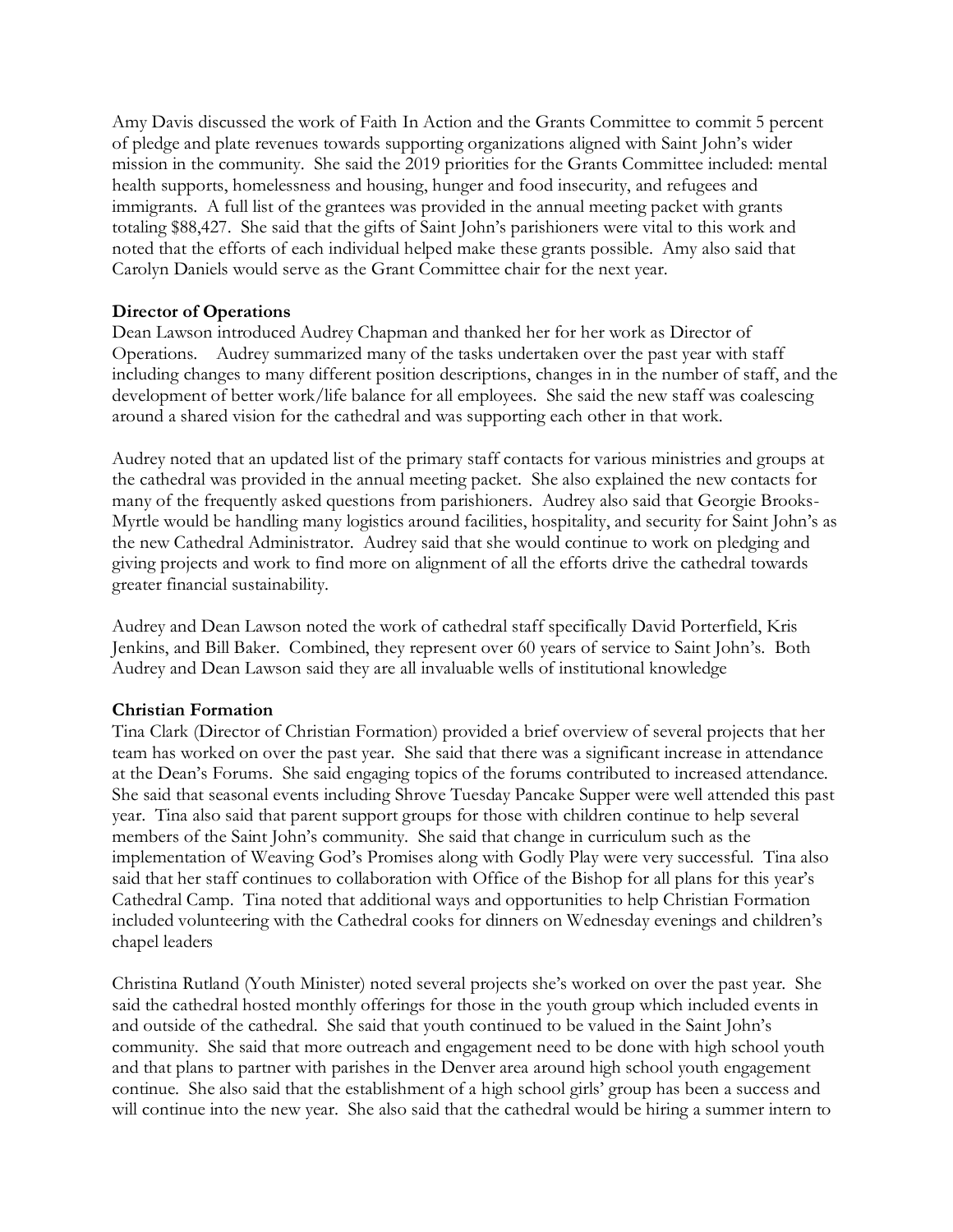help support all these efforts. Opportunities to assist staff in this work include the youth ministry team which work to foster intergenerational connections at the cathedral.

### **Canon Pastor's Report**

Canon Katie provided an update on several pastoral care work at Saint John's. She continues to work to find ways for parishioners to share their gifts to support those in need at Saint John's and the wider Denver community. She was that over 25 Eucharistic Visitors (EVs) were trained to bring Communion to those who cannot attend the cathedral. She also noted the work of the Soup for the Soul group which stocks the Cathedral's freezer with soups for EVs to take on their visits. She gave thanks for all those involved in the Stargazers group which supports widows with group support and social activities. Other efforts that continue are the work to send cards to those who cannot attend church and cards of thanks for all those who volunteer at Saint John's. Daughters of the King continues to grow and provides an opportunity for its members to support others through prayer and service. Canon Katie thanked the Care Advisory Board for all the work it has done to provide advice and programming to the Saint John's community specifically around dementia awareness trainings and the Community Without The Commute initiative.

Canon Katie said that none of this work would be possible without an engaged and giving laity. She encouraged anyone interesting in any of these groups or project to speak to her about getting more involved. She was very grateful for all the support from the congregation and was excited for the new year.

### **Canon Precentor's Report**

Canon Broderick provided an update on the various projects in which he is involved. He specifically thanked Emily Smith (the cathedral's new Sacristan) for all the work she has done on all the logistics involved in the many events hosted by the Cathedral. He also thanked Linda Paysinger, Diane Cast, Michael Boney for all their work on the various aspects of liturgical needs during all the events at the cathedral.

Canon Broderick explained that part of his role at the cathedral is the stewardship of sacred spaces. With this in mind, he was been working on upgrades to the lighting in Saint Martin's Chapel. These updates would start in early February. During the upgrades, evening prayer will be held in West Tower and Wednesday Eucharist will be held in the cathedral chancel.

Canon Broderick also discussed the 20s and 30s ministry at the cathedral. He said that monthly brunches for this group were well attended. The monthly podcast, Mile High Theology, has been designed to engage young adults in discussion on several topics including meaning, existence, and belonging. Attendance has been strong at Mile High Theology events and Canon Broderick looked forward to more in the coming year. He has several engaging speakers booked over during the upcoming year and will work with the communications staff to inform the public about these opportunities.

### **Arts & Architecture**

David Rote provided an overview of the work of the Arts & Architecture Committee and an update on the upcoming work with a landscape architect on the cathedral's grounds. This work would help to envision future changes for various spaces around the cathedral including new/replaced trees, new benches, handicapped accessible ramps and sidewalks, and various other projects. The work will also reimagine flower beds and other aesthetic aspects of the cathedral grounds.